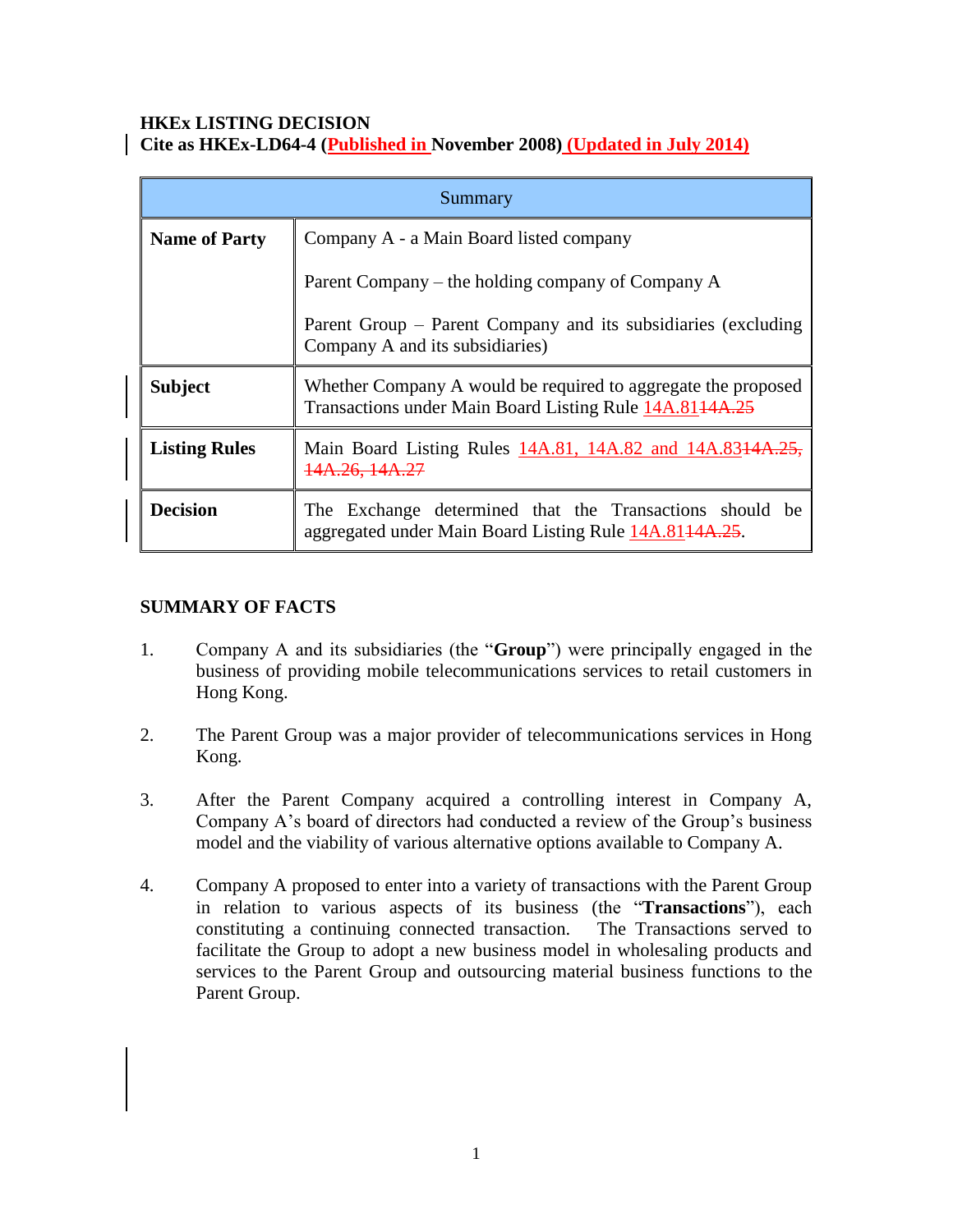#### **THE ISSUE RAISED FOR CONSIDERATION**

5. Whether Company A would be required to aggregate the proposed Transactions under Rule 14A.81<del>14A.25</del>.

## **APPLICABLE LISTING RULE OR PRINCIPLE**

6. Main Board Listing Rule 14A.81 14A.25-provides that:

The Exchange will aggregate a series of connected transactions and treat them as if they were one transaction if they were all completed within a 12-month period or are otherwise related. …

7. Main Board Listing Rule 14A.82 14A.26-provides that:

Factors that which the Exchange will consider may take into account in determining whether for aggregation of a series of connected transactions—will be aggregated include whether—the transactions:

- (1) they are entered into by the listed issuer's group with the same party, or with parties who are connected or otherwise associated with one another;
- (2) involve the acquisition or disposal of securities or an interest in one particular company or group of companies;
- $\left(\frac{3}{2}\right)$  they involve the acquisition or disposal of parts of one assets, or securities or interests in a company or group of companies; or
- $(4)(3)$  they together lead to substantial involvement by the listed issuer's group in a new business activity—which did not previously form a part of the listed issuer's principal business activities.
- 8. Main Board Listing Rule 14A.83 14A.27 provides that:

The Exchange may aggregate consider aggregating all continuing connected transactions with a single-connected person-to-determine in which category the aggregated transaction falls.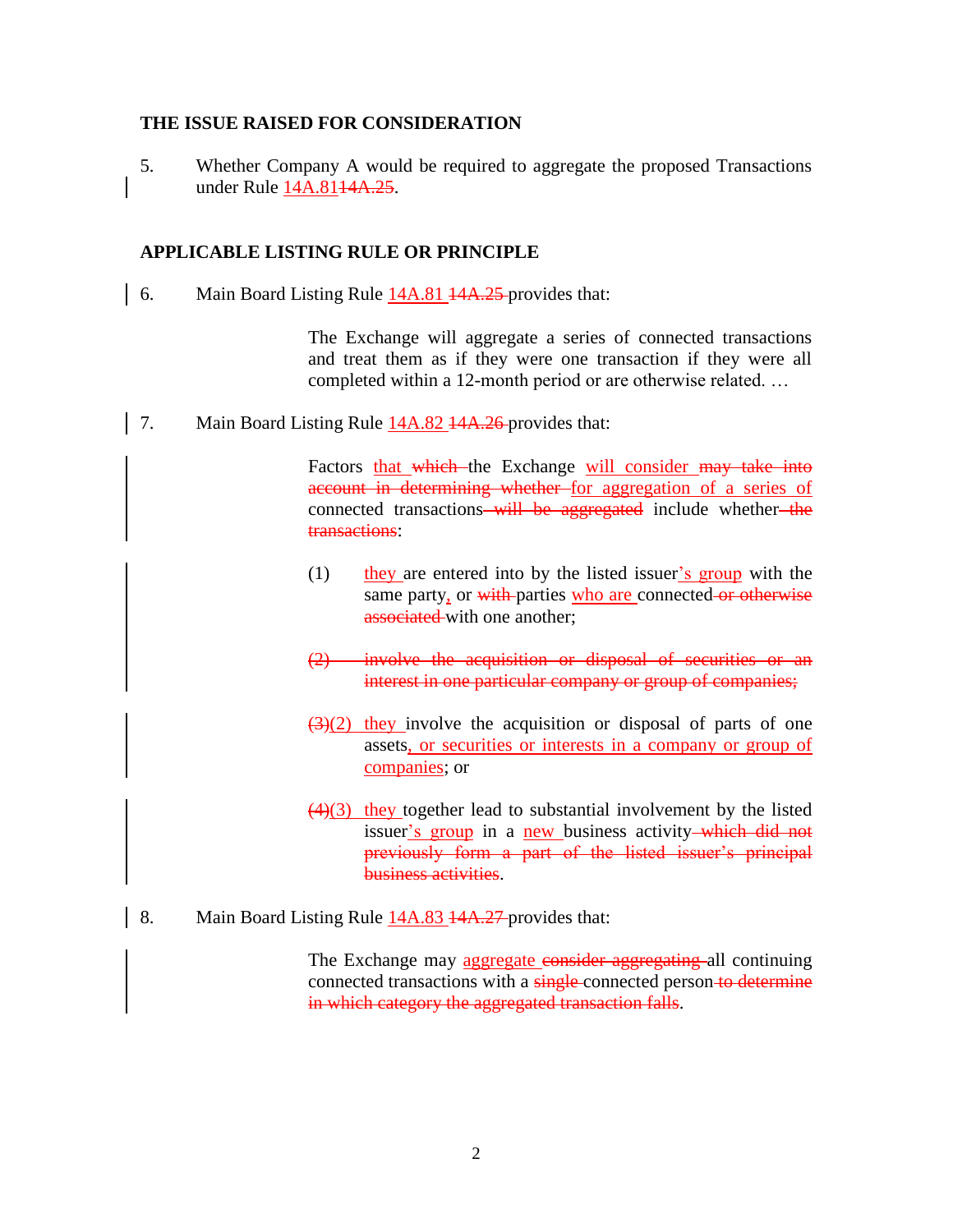## **ANALYSIS**

- 9. The connected transaction rules seek to ensure that the interests of shareholders as a whole are taken into account by a listed issuer when it enters into transactions with connected persons, in particular to safeguard against connected persons (such as the listed issuer's directors, chief executives or substantial shareholders or their associates) taking advantage of their positions to the detriment of minority shareholders of an issuer. This is achieved by the general requirement for connected transactions to be disclosed and subject to independent shareholders' approval.
- 10. The purpose of aggregation is to prevent a listed issuer from "splitting" an otherwise large connected transaction into two or more smaller transactions so that, when percentage ratios are applied to each smaller transaction, it does not reach the de minimis thresholds for de requiring disclosure and/or shareholders' approval under Chapter 14A. Pursuant to Rule 14A.8144A.25, the Exchange may require a listed issuer to aggregate a series of connected transaction if they are all completed within a 12 month period or are otherwise related.
- 11. Rule  $14A.8214A.26$  sets out a non-exhaustive list of factors which the Exchange will take into account in applying the aggregation rule. The rule intends to provide guidance on the circumstances where the Exchange may require aggregation of transactions of a listed issuer. When determining whether aggregation of transactions is required in a particular case, the Exchange will consider all relevant facts and circumstances of the case.
- 12. The aggregation rules apply to both one-off connected transactions and continuing connected transactions that generally involve provision of goods and/or services. When determining whether a series of continuing connected transactions should be aggregated, the Exchange will also consider where whether they are of a similar nature as this may indicate "splitting" of a transaction. Rule 14A.8314A.27 provides that the Exchange may consider aggregating all continuing connected transactions with a single connected person.
- 13. In the present case, the Transactions were proposed to be made at the same time and they fell within the circumstances described in Rule  $14A.82(1)14A.26(1)$  as the Transactions were entered into by Group A with members of the Parent Group which, the Exchange considered, were "*parties who are connected or otherwise associated with each other*" under Rule 14A.82(1)14A.26(1).
- 14. The Transactions were proposed to facilitate the implementation of a new business model for the Group. While the Group's retail business would continue, the Group would commence a new line of business in wholesaling products and services to the Parent Group and would outsource certain material business functions to the Parent Group. The Exchange considered that the Transactions would lead to a substantial change to the business model of the Group and they